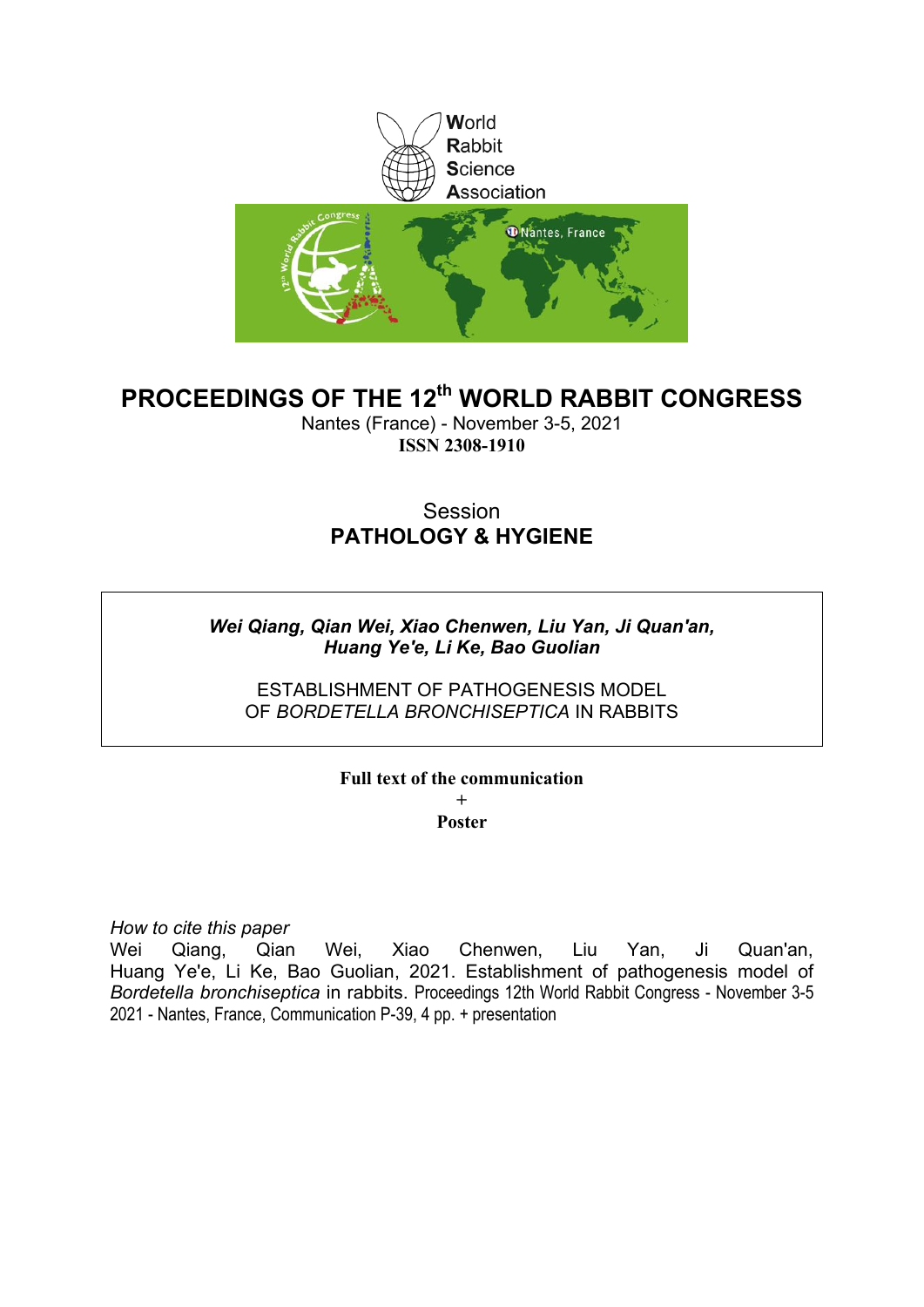## **ESTABLISHMENT OF PATHOGENESIS MODEL OF** *BORDETELLA BRONCHISEPTICA* **IN RABBITS**

#### **Wei Q**iang**, Qian W**ei**, Xiao C**henwen**, Liu** Yan, **Ji Q**uan'an**, Huang Y**e'e**, Li K**e**, Bao G**uolian**\***

Institute of Animal Husbandry and Veterinary Sciences, Zhejiang Academy of Agricultural Sciences, Hangzhou, China, 310021) \*Corresponding author, E-mail: baoguolian@163.com

#### **ABSTRACT**

In order to establish the pathogenetic model of *Bordetella bronchiseptica(B.b.)* in rabbits,rabbits were challenged with a virulent strain FX-1 which has been screened out by the way of rabbit intravenous, intrapleural, intraperitoneal, nose drop and subcutaneous injection. And the most suitable way has been screened out. The half lethal dose of FX-1 strain to rabbit is  $6.61\times10^{9}$  CFU. The pathogenetic model of *B.b.* in rabbits has been established. The model was used to test the immune effect of the inactivated vaccine of *B.b.*, and the ideal result was obtained. It proved that the established model was accurate and reliable.

**Key words:** rabbit, *Bordetella bronchiseptica* in rabbit, pathogenesis model

#### **INTRODUCTION**

*Bordetella bronchiseptica* (*B.b.*) is one of the main pathogens of infectious rhinitis. Its main symptoms and pathological changes are inflammation of respiratory tract. The morbidity and mortality were 10-25% and 5-10% respectively. Due to the chronic course of the disease and the weak virulence of the pathogen, it is difficult to establish an ideal pathogenesis model. In recent years, we isolated and identified several strains of *B.b.*, infected mice through intraperitoneal injection, and have screened out the strain FX-1 with relatively strong virulence (Qian, 2013). This strain will be used to infect experimental rabbits through different routes to screen out the most suitable route of infection; Through this route, the half lethal dose of the strain was determined, the disease model was established. Further, through the test of the efficacy inactivated vaccine of *B.b.*, the reliability of the disease model was confirmed. The results lay a good foundation for evaluating the immune effect of the pathogen vaccine.

#### **MATERIALS AND METHODS**

#### **Preparation of experiment strain and bacterial solution**

FX-1 strain was preserved by freeze-drying, The  $LD_{50}$  was  $3.22 \times 10^{6}$  CFU to mice. It was cultured and resuscitated on TSA medium at 37°C. After the incubation, a single colony was selected and transplanted into TSB liquid medium. After 18-20 hours of culture in shaking bed at 200rpm, the OD value and bacterial content were determined.

#### **Experimental animals**

The experimental rabbits were 40-45 days old , which were purchased from the experimental rabbit farm of Zhejiang Academy of Agricultural Sciences. Their antibody of *B.b.* were negative.

#### **Pathogenetic characteristics of different challenge ways in experimental rabbits**

The bacterial content was adjusted to about  $7\times10^9$  CFU/ml, 1ml per dose of a rabbit. 48 rabbits were divided into 5 experimental groups, which were divided into 5 ways: nose dropping, intravenous, intrapleural, intraperitoneal, and subcutaneous injection. 8 rabbits in each way, 8 rabbits in control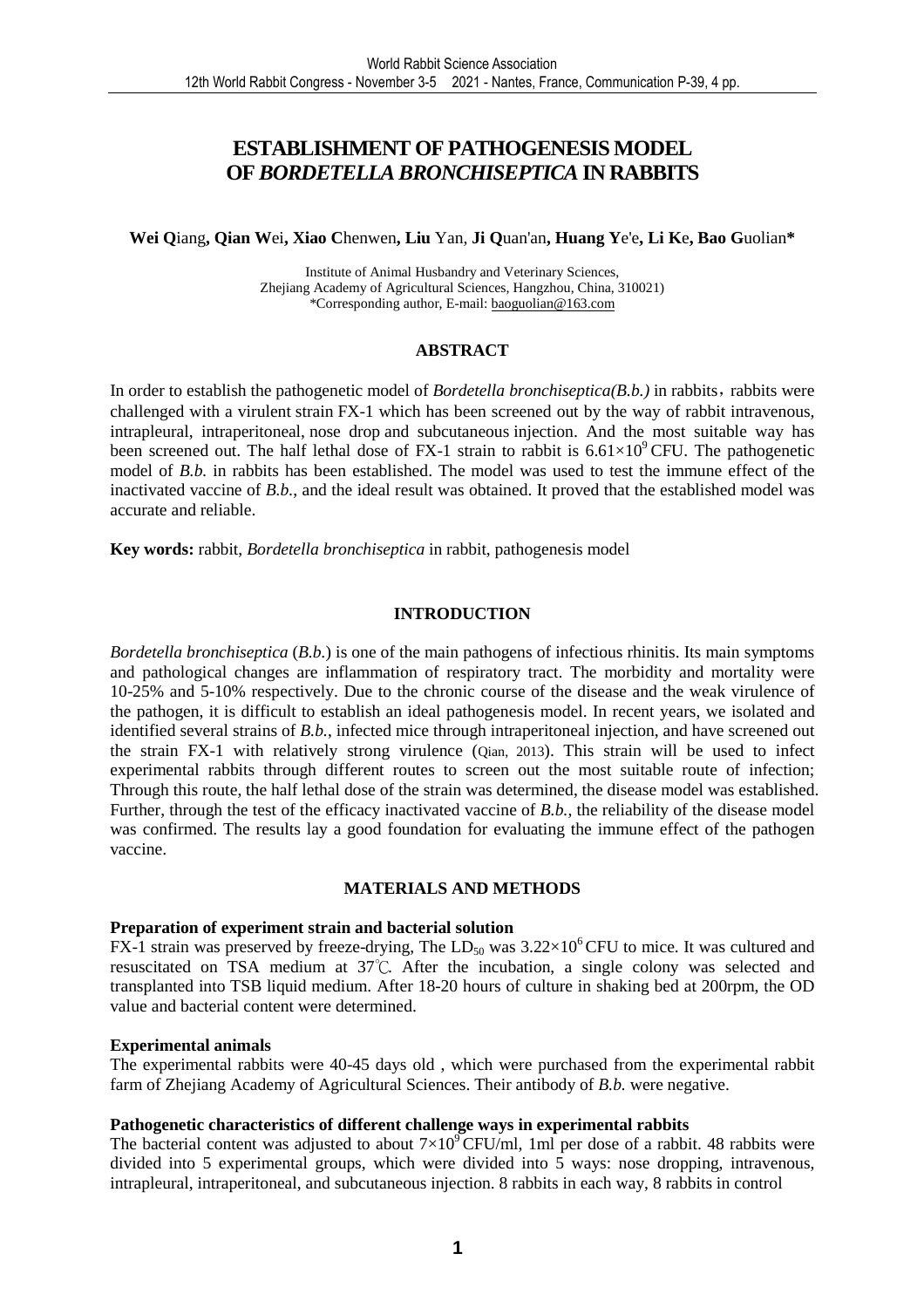group; The dose of nose dropping is double. Observe for 3 weeks after challenge, the morbidity and mortality of each experimental rabbit were recorded. The pathological changes of the dead rabbit were observed by autopsy, and the bacteria were isolated and identified from the heart blood, liver and other organs. The most suitable way to challenge was screened out.

#### **Determination of LD50 in experimental rabbits**

The bacterial content was adjusted to  $4.5 \times 10^{10}$  CFU/mL by centrifugation, and diluted to  $4.5 \times 10^{6}$ CFU/mL continuely for 10 times, with total 5 dilution and 1ml dose per of a rabbit. According to the best challenge way which was selected. 36 rabbits were divided into 6 groups, 6 experimental rabbits in each group, one of them was the control group. Observed three weeks after challenge, the morbidity and mortality of the rabbits were recorded. The dead rabbits were dissected and the bacteria were isolated and identified from heart blood, liver and other organs. The  $LD_{50}$  was calculated by Kohl's method (Gu et al., 2009; Tan, 2010) and processed by Excel software. LgLD<sub>50</sub> = $\Sigma$ 1/2 (X<sub>i</sub>+X<sub>i+1</sub>)(P<sub>i+1</sub>-P<sub>i</sub>), where  $X_i$  is the dose logarithm and  $P_i$  is the mortality.

#### **Determination of immune effect of inactivated vaccine of** *B. b.* **in rabbit**

In order to test and evaluate the practical application effect of the model, 40 of 64 experimental rabbits were immunized with 1ml of *B.b.* inactivated vaccine (antigen content  $1.50 \times 10^{10}$  CFU/ml), the other 24 rabbits were used as control simultaneously. At 7, 14, 21 and 31 days after immunization, the doses of challenge were more than  $2LD_{50}$ . Observe for 2 weeks after challenge, the morbidity and mortality of each experimental rabbit were recorded.

#### **RESULTS AND DISCUSSION**

#### **Results of different challenge ways in experimental rabbits:**

The test results are shown in Table 1, in which there is no death in the experimental rabbits of nasal and subcutaneous ways; 87.5% of death rabbits in intrapleural injection, and 100% of death rabbits in intravenous and intraperitoneal injection, respectively; Peritonitis was found in the dead rabbits through intraperitoneal injection, no pathological changes were found in the chest and lung, and the original challenge bacteria were not isolated; While in the rabbits of intravenous injection, there were typical respiratory symptoms and pathological changes, and the original bacteria *B.b.* can be isolated from the heart blood and liver. However, only focal pneumonia can be seen in intrapleural injection, and the operation was not easy. Therefore, intravenous was selected as the challenge route of the rabbit pathogenic model.

8 8 100

8 8 100

8 0 0

| <b>LADIC 1.</b> THE TESURES OF CHANCILE WILL FA-T SILAM IN LADDIES BY UNICICIAL FOULES |                  |            |          |                |
|----------------------------------------------------------------------------------------|------------------|------------|----------|----------------|
| <b>Challenge route</b>                                                                 | Dose(CFU/mL)     | Rabbit No. | Dead No. | Dead rate $\%$ |
| Nose dropping                                                                          | $14\times10^{9}$ |            |          |                |
| Intrapleural                                                                           | $7\times10^9$    |            |          | 87.1           |

**Table 1:** The results of challenge with FX-1 strain in rabbits by different routes

#### **The results of determining the LD50 of strain FX-1 to rabbit:**

Intraperitoneal  $7 \times 10^9$ 

Subcutaneous  $7 \times 10^9$ 

Intravenous  $7 \times 10^9$ <br>Control TSB1ml

After challenge, all the rabbits in Group 1 died 24-48 hours later, and a large number of bleeding spots were found in the lungs, and enlarged spleen. Group 2: 2 rabbits died on the 4th day after challenge. On autopsy, pustules of different sizes were found in the lungs and kidneys. In the other 4 rabbits, they recovered gradually after 4 days. Group 3: one died on the 10th day after challenge, and a large number of purulent lesions were found on the lung and kidney, spleen atrophy was found on the autopsy; the other 4 rabbits gradually recovered their appetite and survived. There was no death rabbits in groups 4 and 5. In the control group, there was no significant change in spirit and appetite. The original bacteria *B.b.* could be isolated from liver and heart blood in all the dead rabbits. The results were shown in Table 2. The  $LD_{50}$  of *B.b.* was calculated to be  $6.61 \times 10^9$  CFU by using Excel

 $\text{Control}$   $\text{TSB1ml}$  8 0 /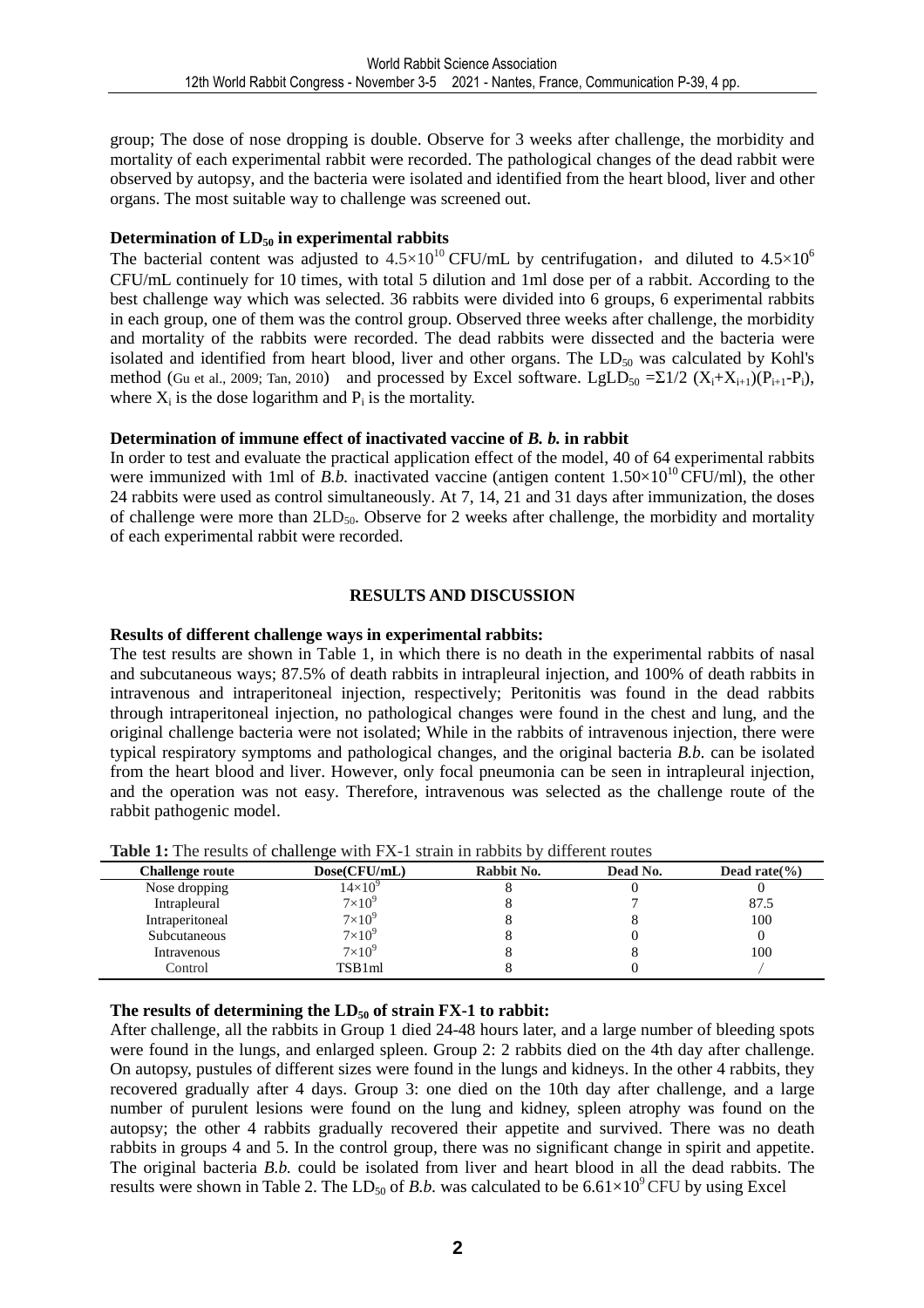software and Kohl's method (Gu et al., 2009; Tan, 2010). The dose of challenge was a little large, which meant that the virulence of bacteria was relatively weak.

| <b>Table 2.</b> Determination results of half-fealth about 0.1 <i>D</i> .0. to rapple |                      |               |          |           |
|---------------------------------------------------------------------------------------|----------------------|---------------|----------|-----------|
| <b>Groups</b>                                                                         | Dose(CFU/mL)         | No. Of rabbit | Dead No. | Dead rate |
|                                                                                       | $4.5 \times 10^{10}$ |               |          | 6/6       |
|                                                                                       | $4.5 \times 10^{9}$  |               |          | 2/6       |
|                                                                                       | $4.5 \times 10^{8}$  |               |          | 1/6       |
|                                                                                       | $4.5 \times 10'$     |               |          | 0/6       |
|                                                                                       | $4.5 \times 10^{6}$  |               |          | 0/6       |
| Control                                                                               | TSB1ml               |               |          | 0/6       |

**Table 2**: Determination results of half lethal dose of *B.b.* to rabbit

#### **The results of immune effection with inactivated vaccine of** *B.b.* **:**

The test results were shown in Table 3. It showed that the protection rates of the experimental rabbits on the 7, 14, 21 and 31 day after immunization were 60%, 80%, 90% and 80% respectively, while the mortality rates of each group in the control group were 100%, 83.3%, 66.7% and 66.7% respectively. The protective effect of the vaccine was very good, and the test results correctly detected the immune effect of the vaccine. Although the dose of each experimental group was more than  $2LD_{50}$ , the ideal results were obtained. Therefore, the challenged dose was appropriate, and the challenged route of intravenous were reliable. The model is ideal.

**Table 3**: Results of immune effect with inactivated vaccine of *B.b.* 

| Days after immu. |       | No. Of exp. rabbit | Challenge dose      | Live No. After chall. | Pro. rate $(\% )$ |
|------------------|-------|--------------------|---------------------|-----------------------|-------------------|
|                  | immu. | control            | (CFU/mL)            | control<br>immu.      | control<br>immu.  |
| −                |       |                    | $14.25\times10^{9}$ | 6/10<br>0/6           | 60                |
| 14               | 10    |                    | $15.0\times10^{9}$  | 8/10<br>1/6           | 80<br>16.7        |
| 21               | 10    |                    | $16.05\times10^{9}$ | 9/10<br>2/6           | 33.3<br>90        |
| 31               |       |                    | $14.28\times10^{9}$ | 8/10<br>2/6           | 33.3<br>80        |

#### **CONCLUSION**

The rabbits of 40 days old were used as the experimental animal, and FX-1 strain was used as the model of *B.b.* infection through intravenous injection. The half lethal dose was  $6.61\times10^{9}$  CFU. The results can effectively evaluate the immune efficacy of the inactivated vaccine of *B.b.* .

#### **REFERENCES**

Gu B., Zhang Z., Li Y.P., et al., 2009. Summary of half lethal dose and its calculation method. *Chin. Occup. Med., 36, 507-508.* 

Qian W. ,2013. Study on immunogenicity and pathogenicity of *B.b.* in rabbit*. Master's thesis. Nanjing Agricultural University*.

Tan P., 2010. Calculating half lethal dose with Excel software. *Journal of Shanxi Medical University, 10, 41-45.*